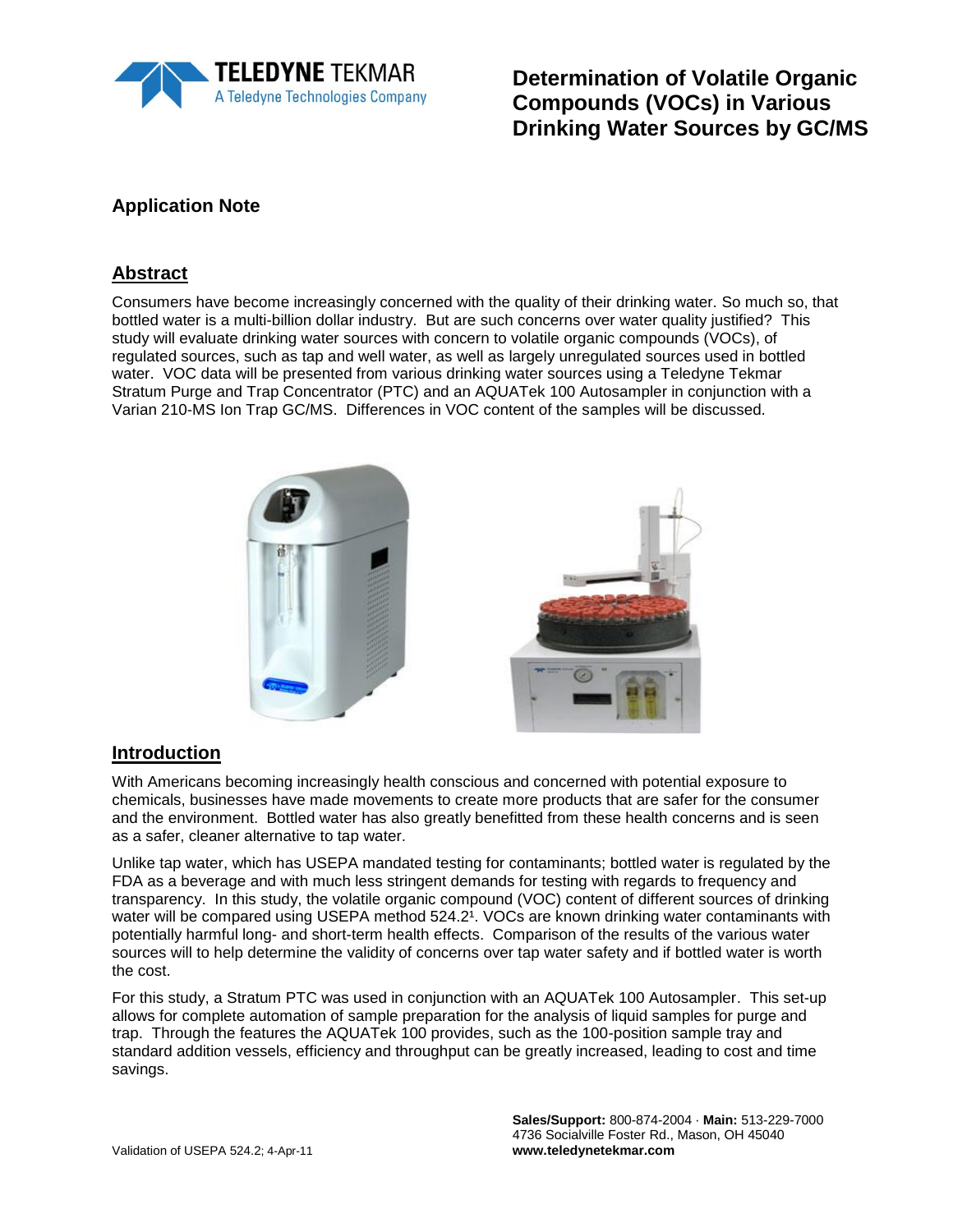Utilizing a Varian 210-MS Ion Trap GC/MS, a linear calibration was performed and percent Relative Standard Deviation (%RSD) was evaluated over the entire calibrated range using Relative Response Factors (RRFs). Additionally a Method Detection Limit (MDL) study was performed for the full list of compounds. A 25mL purge volume was used and all performance criteria required by USEPA Method 524.2<sup>1</sup> were met.

## **Experimental-Instrument Conditions**

The Stratum PTC and AQUATek 100 Autosampler were coupled to a Varian 431-GC and a Varian 210- MS Ion Trap Detector for analysis. Teledyne Tekmar's proprietary #9 trap was the analytical trap used. The GC was configured with a Varian FactorFour VF-624 20m x .15mm x .84µm column. The GC/MS parameters are outlined in Tables 1 and 2. Table 3 outlines the Stratum PTC and AQUATek 100 Autosampler conditions.

| <b>GC Parameters</b> |                                                                               |  | <b>MS Parameters</b>      |                                                      |  |
|----------------------|-------------------------------------------------------------------------------|--|---------------------------|------------------------------------------------------|--|
| GC:                  | Varian 431-GC Gas Chromatograph                                               |  | MSD:                      | Varian 210-MS Ion Trap<br>Detector                   |  |
| Column:              | Varian FactorFour VF-624<br>20m x .15mm x .84µm (P/N CP9100)                  |  | Manifold Temp:            | $60^{\circ}$ C                                       |  |
| Oven Program:        | 35° C for 2 min, to 200° C at 10° C/min,<br>for 0 min, to 240° C at 50° C/min |  | Transfer Line Temp:       | $220^\circ$ C                                        |  |
| Inlet:               | $220^\circ$ C                                                                 |  | Ion Trap Temp:            | $190^\circ$ C                                        |  |
| Column Flow:         | $0.8$ mL/min                                                                  |  | Solvent Delay:            | $1.0 \text{ min}$                                    |  |
| Gas:                 | Helium                                                                        |  | Target TIC:               | 12,000                                               |  |
| Pressure:            | 28.7 psi                                                                      |  | Scans Average:            | 4uscans                                              |  |
| Injector:            | 1177 Split/Splitless 1.0mm ID open liner                                      |  | <b>Multiplier Offset:</b> | ±100                                                 |  |
| Split Ratio:         | 20:1 initial, 100:1 for 5 min, 20:1 after 5<br>min                            |  | Max Ionization Time:      | 25,000                                               |  |
|                      |                                                                               |  | Scan Range:               | 47-150 1.0 min to 2.40 m<br>35-260 4.0 min to 21.0 m |  |

| <b>MS Parameters</b>      |                                                          |  |  |  |  |
|---------------------------|----------------------------------------------------------|--|--|--|--|
| MSD:                      | Varian 210-MS Ion Trap<br>Detector                       |  |  |  |  |
| Manifold Temp:            | $60^\circ$ C                                             |  |  |  |  |
| Transfer Line Temp:       | $220^\circ$ C                                            |  |  |  |  |
| Ion Trap Temp:            | $190^\circ$ C                                            |  |  |  |  |
| Solvent Delay:            | $1.0 \text{ min}$                                        |  |  |  |  |
| Target TIC:               | 12,000                                                   |  |  |  |  |
| Scans Average:            | 4uscans                                                  |  |  |  |  |
| <b>Multiplier Offset:</b> | ±100                                                     |  |  |  |  |
| Max Ionization Time:      | 25,000                                                   |  |  |  |  |
| Scan Range:               | 47-150 1.0 min to 2.40 min<br>35-260 4.0 min to 21.0 min |  |  |  |  |

*Tables 1 & 2: GC and MSD Parameters*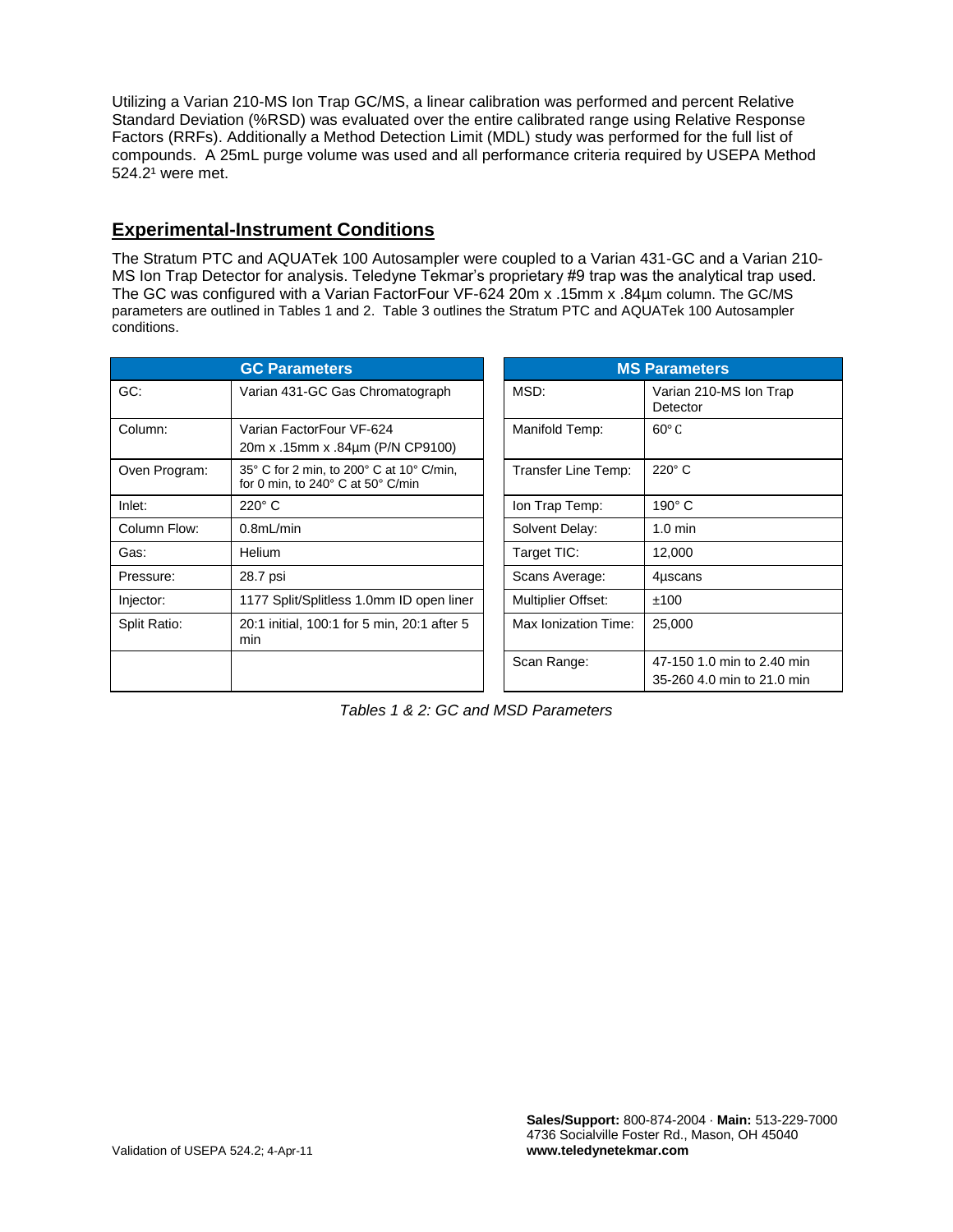| <b>Stratum PTC and AQUATek 100 Parameters</b> |                |                            |                        |  |  |  |
|-----------------------------------------------|----------------|----------------------------|------------------------|--|--|--|
| <b>Variable</b>                               | <b>Value</b>   | <b>Variable</b>            | <b>Value</b>           |  |  |  |
| Pressurize Time                               | $0.95$ min     | <b>Purge Time</b>          | 11.00                  |  |  |  |
| Sample Transfer Time                          | 1.25 min       | <b>Purge Temp</b>          | $20^\circ$ C           |  |  |  |
| Rinse Loop Time                               | $0.85$ min     | <b>Purge Flow</b>          | 40mL/min               |  |  |  |
| Sweep Needle Time                             | $0.35$ min     | Dry Purge Time             | $0.0$ min              |  |  |  |
| <b>Bake Rinse</b>                             | On             | Dry Purge Temp             | $20^\circ$ C           |  |  |  |
| <b>Bake Rinse Cycles</b>                      | 1              | Dry Purge Flow             | 100mL/min              |  |  |  |
| <b>Bake Rinse Drain Time</b>                  | $0.60$ min     | <b>GC Start</b>            | <b>Start of Desorb</b> |  |  |  |
| Presweep Time                                 | $0.35$ min     | <b>Desorb Preheat Temp</b> | 245°C                  |  |  |  |
| Water Temp                                    | $90^\circ$ C   | <b>Desorb Drain</b>        | <b>On</b>              |  |  |  |
| <b>Valve Oven Temp</b>                        | 150° C         | Desorb Time                | $2.00$ min             |  |  |  |
| <b>Transfer Line Temp</b>                     | 150° C         | Desorb Temp                | 250° C                 |  |  |  |
| Sample Mount Temp                             | $90^\circ$ C   | <b>Desorb Flow</b>         | 300mL/min              |  |  |  |
| Purge ready Temp                              | 35° C          | <b>Bake Time</b>           | 4.00 min               |  |  |  |
| <b>Condenser Ready Temp</b>                   | $40^{\circ}$ C | <b>Bake Temp</b>           | 280° C                 |  |  |  |
| <b>Condenser Purge Temp</b>                   | $20^\circ$ C   | <b>Bake Flow</b>           | 200mL/min              |  |  |  |
| <b>Standby Flow</b>                           | 5mL/min        | <b>Condenser Bake Temp</b> | $200^\circ$ C          |  |  |  |
| Pre-Purge Time                                | $0.5$ min      |                            |                        |  |  |  |
| Pre-Purge Flow                                | 40.0mL/min     |                            |                        |  |  |  |
| Sample Heater                                 | Off            |                            |                        |  |  |  |
| Sample Preheat Time                           | $1.00$ min     |                            |                        |  |  |  |
| Sample Temp                                   | $40^\circ$ C   |                            |                        |  |  |  |

*Table 3: Stratum PTC and AQUATek 100 Parameters (Stratum PTC Parameters are in Blue)*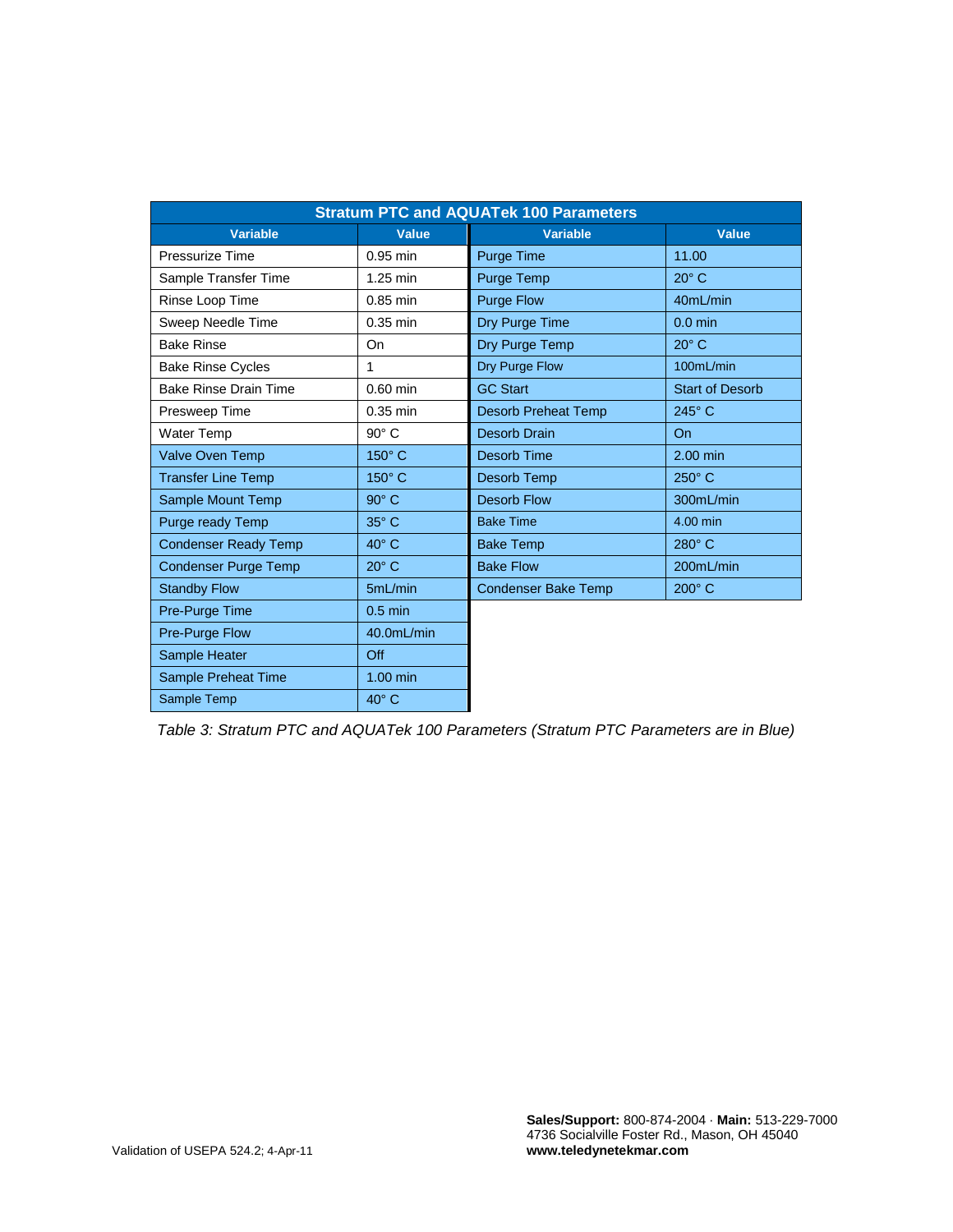# **Data Results**



*Figure 1: Comparison of Tap Water and Filtered Water*

| <b>Compound</b>        | Tap1        | Tap2        | <b>Filtered</b> | <b>PurifiedA</b> | <b>PurifiedB</b> | <b>Distilled</b> | <b>SpringA</b> | <b>SpringB</b> | <b>Artesian</b> | Well        |
|------------------------|-------------|-------------|-----------------|------------------|------------------|------------------|----------------|----------------|-----------------|-------------|
| Chloromethane          | 0.261       | $\Omega$    | $\Omega$        | $\mathbf 0$      | 0                | $\mathbf 0$      | 0              | $\Omega$       | $\Omega$        | $\Omega$    |
| <b>Acryl Nitrile</b>   | $\Omega$    | $\mathbf 0$ | 0.792           | $\mathbf 0$      | 0                | $\mathbf 0$      | 0              | 0              | 0               | $\Omega$    |
| 2-Butanone             | 24.075      | 0.872       | 3.039           | 0                | 0                | 0                | 0.347          | 0              | 0               | $\mathbf 0$ |
| Tetrahydrofuran        | 20.875      | 0.628       | 4.049           | $\mathbf 0$      | 0                | $\mathbf 0$      | 0              | $\mathbf{0}$   | 0               | $\Omega$    |
| Chloroform             | 8.413       | 3.072       | 1.348           | $\mathbf 0$      | 0                | 0                | 0              | $\Omega$       | $\Omega$        | $\Omega$    |
| 1-Chlorobutane         | $\mathbf 0$ | 0           | $\mathbf 0$     | $\mathbf 0$      | 0                | $\mathbf 0$      | 0              | 0              | 0.448           | $\mathbf 0$ |
| Bromodichloromethane   | 15.876      | 10.341      | 2.302           | $\mathbf 0$      | 0                | $\Omega$         | $\Omega$       | 0              | $\Omega$        | $\Omega$    |
| Toluene                | $\Omega$    | $\Omega$    | 0.623           | $\mathbf 0$      | 0                | $\mathbf 0$      | 0              | $\mathbf{0}$   | 0               | $\mathbf 0$ |
| Dibromochloromethane   | 28.705      | 25.306      | 4.567           | 0                | 0                | $\mathbf 0$      | 0              | 0              | 0               | $\mathbf 0$ |
| m,p-Xylene             | $\Omega$    | $\Omega$    | 0.31            | $\Omega$         | 0                | $\Omega$         | $\Omega$       | 0              | $\Omega$        | $\Omega$    |
| o-Xylene               | $\Omega$    | $\Omega$    | 0.153           | $\mathbf 0$      | 0                | $\Omega$         | 0              | 0              | $\Omega$        | $\mathbf 0$ |
| Bromoform              | 15.534      | 18.889      | 2.614           | $\mathbf 0$      | 0                | $\mathbf 0$      | 0              | $\mathbf{0}$   | $\mathbf 0$     | $\mathbf 0$ |
| 1,2,4-Trimethylbenzene | $\Omega$    | $\Omega$    | $\Omega$        | $\Omega$         | 0                | $\Omega$         | $\Omega$       | 0              | 0.255           | $\Omega$    |
| 1,4-Dichlorobenzene    | $\mathbf 0$ | 0           | 1.223           | 0                | 0                | $\mathbf 0$      | 0              | $\mathbf 0$    | $\mathbf 0$     | $\mathbf 0$ |
|                        |             |             |                 |                  |                  |                  |                |                |                 |             |

*Table 1: Results for VOCs in various drinking water sources (ppb)*

**Sales/Support:** 800-874-2004 · **Main:** 513-229-7000 4736 Socialville Foster Rd., Mason, OH 45040 **www.teledynetekmar.com**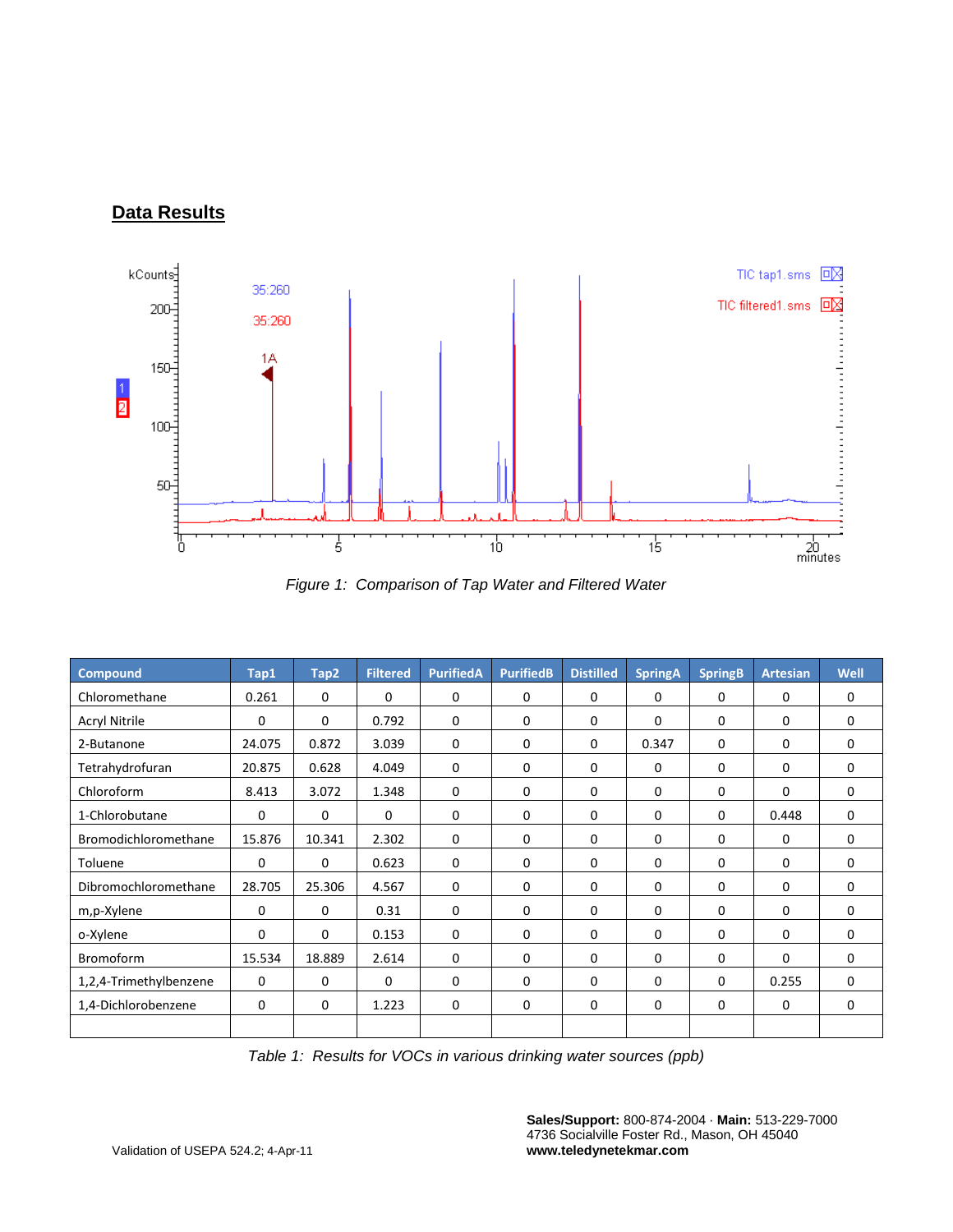Even though the FDA does not require the same stringent testing as public water systems, bottled water suppliers obviously do not ignore their water quality in regards to VOCs. Other than tap and filtered water samples, this analysis found little to no contamination. All bottled and well water samples were relatively clear of contamination. On the other hand, tap and filtered water samples contained Trihalomethanes (THMs), which are disinfection by products under normal chlorination practices, Tetrahydrofuran (THF) and 2-butanone (MEK) which are typical out gassing products associated with plumbing systems.



*Figure 2: Tap Water VOC Comparison over Time*

| Compound             | <b>Initial</b> | 15 sec   | 30 sec       | 1 min    | 2 min    | 5 min  |
|----------------------|----------------|----------|--------------|----------|----------|--------|
| 2-Butanone           | 4.213          | 0.458    | 0.545        | 0.664    | 0.599    | 0.438  |
| Tetrahydrofuran      | 5.02           | 0.498    | 0.683        | 0.672    | 0.817    | 0.366  |
| Chloroform           | 10.968         | 6.638    | 6.357        | 9.838    | 7.445    | 7.044  |
| Bromodichloromethane | 19.164         | 14.061   | 13.241       | 20.307   | 16.125   | 16.233 |
| Toluene              | 2.598          | 0        | 0            | $\Omega$ | $\Omega$ | 0      |
| Dibromochloromethane | 38.041         | 30.565   | 28.351       | 41.777   | 35.143   | 35.028 |
| Ethylbenzene         | 0.19           | $\Omega$ | $\Omega$     | 0        | 0        | 0      |
| m,p-Xylene           | 0.72           | 0        | 0            | 0        | 0        | 0      |
| o-Xylene             | 0.103          | $\Omega$ | $\mathbf{0}$ | $\Omega$ | $\Omega$ | 0      |
| Bromoform            | 25.566         | 21.268   | 22.127       | 30.488   | 24.575   | 27.059 |
| 1,4-Dichlorobenzene  | 1.579          | 0        | 0            | 0        | 0        | 0      |
|                      |                |          |              |          |          |        |

*Table 2: Results for VOCs in Tap Water over Time (ppb)*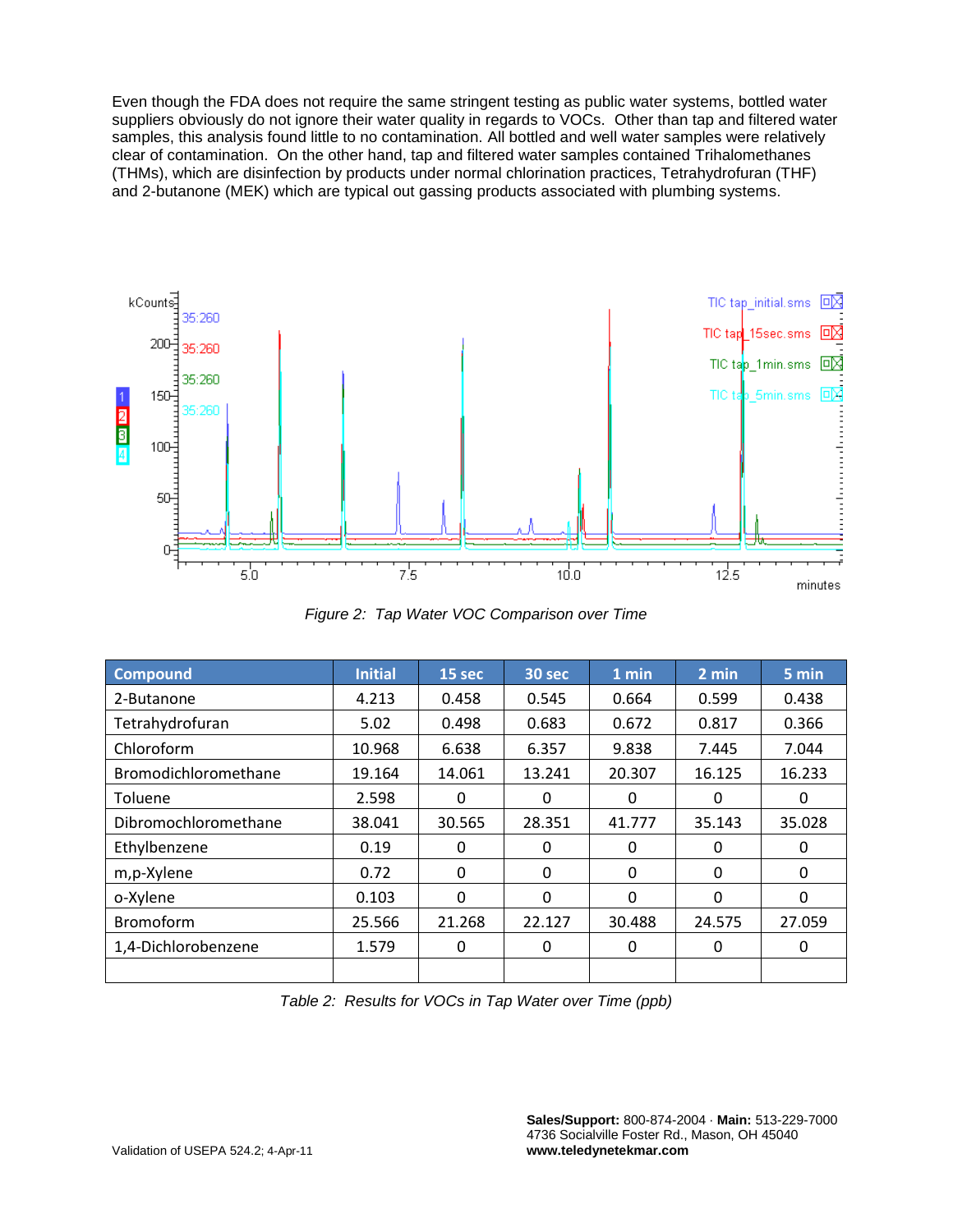

*Figure 3: VOCs in Tap Water over Time (ppb)*

Inconsistencies in the data led to additional analyses to determine the sources of VOC contamination. The great disparity between the tap water samples could cause issues with reproducibility in this study, requiring further analysis to determine potential causes and replicate the VOC content of tap water over time. Notice that while many of the contaminants diminish over time, the trihalomethanes – chloroform, bromodichloromethane, dibromochloromethane, and bromoform – remain at consistent levels even after five minutes. Trihalomethanes are disinfection byproducts created from the interaction between chlorine and/or bromine and the organic matter in the water being treated. These compounds are inherent to all public drinking water systems which explain their consistency. Since their concentrations decrease over time, the other VOC contaminants are likely extracted at some point between the treatment facility and the tap. The old adage that running the tap for a few minutes to lower the amount of lead in the water also holds true for many of the VOCs. While much of the drinking water lead is associated with older pipes or hot water heaters, these volatile compounds are out gassing compounds that accumulate in the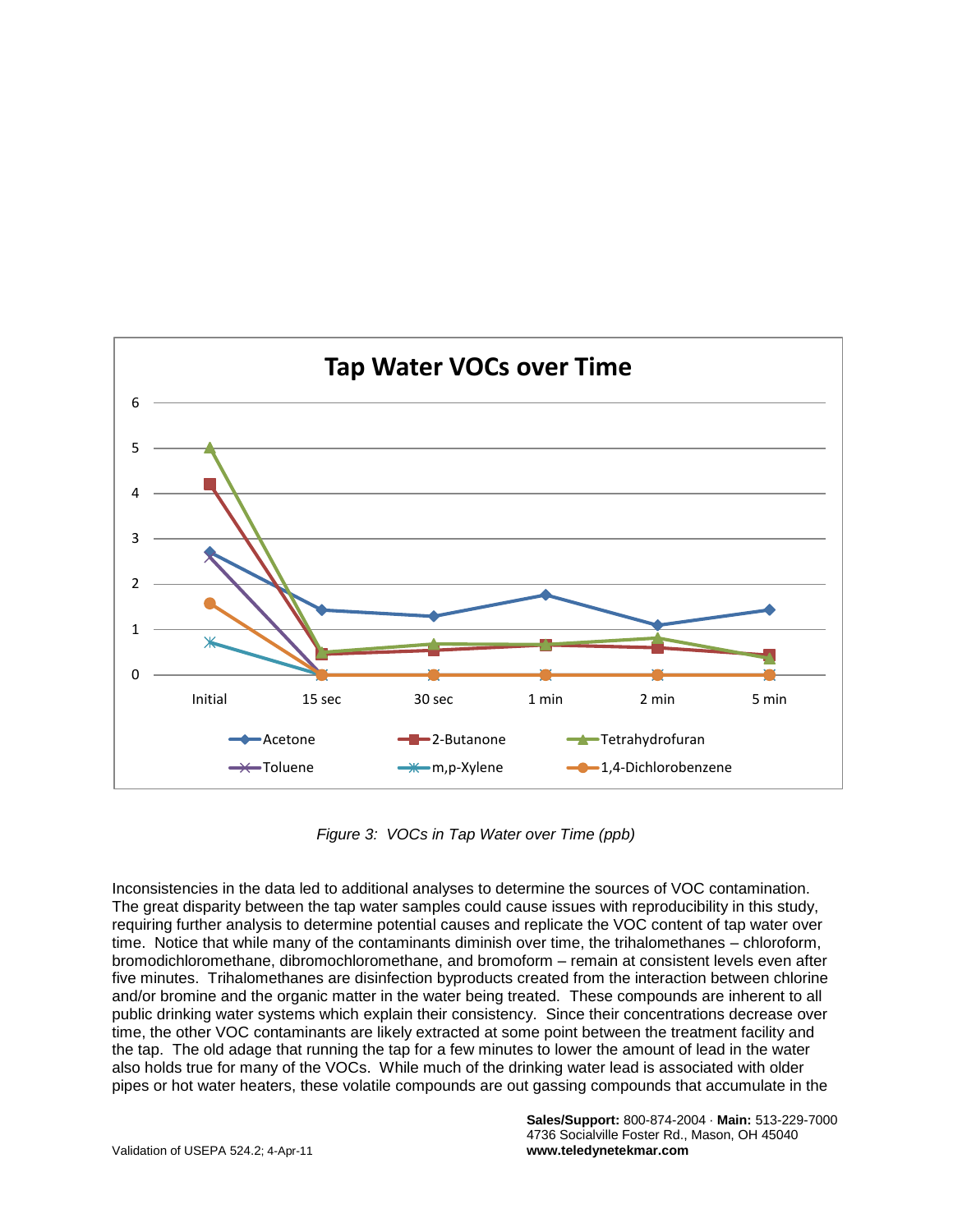water as it sits in the plumbing lines. Fortunately, simply running the tap for fifteen seconds eliminated or vastly decreased these contaminants.



*Figure 4: Filtered Water Comparison Measuring Pitcher Contamination*

| <b>Compound</b>      | <b>Filtered from Pitcher</b> | <b>No Pitcher 1st Rinse</b> | <b>No Pitcher 2nd Rinse</b> |  |
|----------------------|------------------------------|-----------------------------|-----------------------------|--|
| Acetone              | 17.266                       | 7.737                       | 8.736                       |  |
| <b>Acryl Nitrile</b> | 0.841                        | O                           | 0                           |  |
| 2-Butanone           | 2.557                        | 0.429                       | 0.394                       |  |
| Tetrahydrofuran      | 3.706                        | 1.228                       | 1.048                       |  |
| Chloroform           | 1.571                        | 1.704                       | 1.945                       |  |
| Bromodichloromethane | 2.652                        | 3.092                       | 3.366                       |  |
| Toluene              | 0.787                        | 0                           | 0                           |  |

**Sales/Support:** 800-874-2004 · **Main:** 513-229-7000 4736 Socialville Foster Rd., Mason, OH 45040 **www.teledynetekmar.com**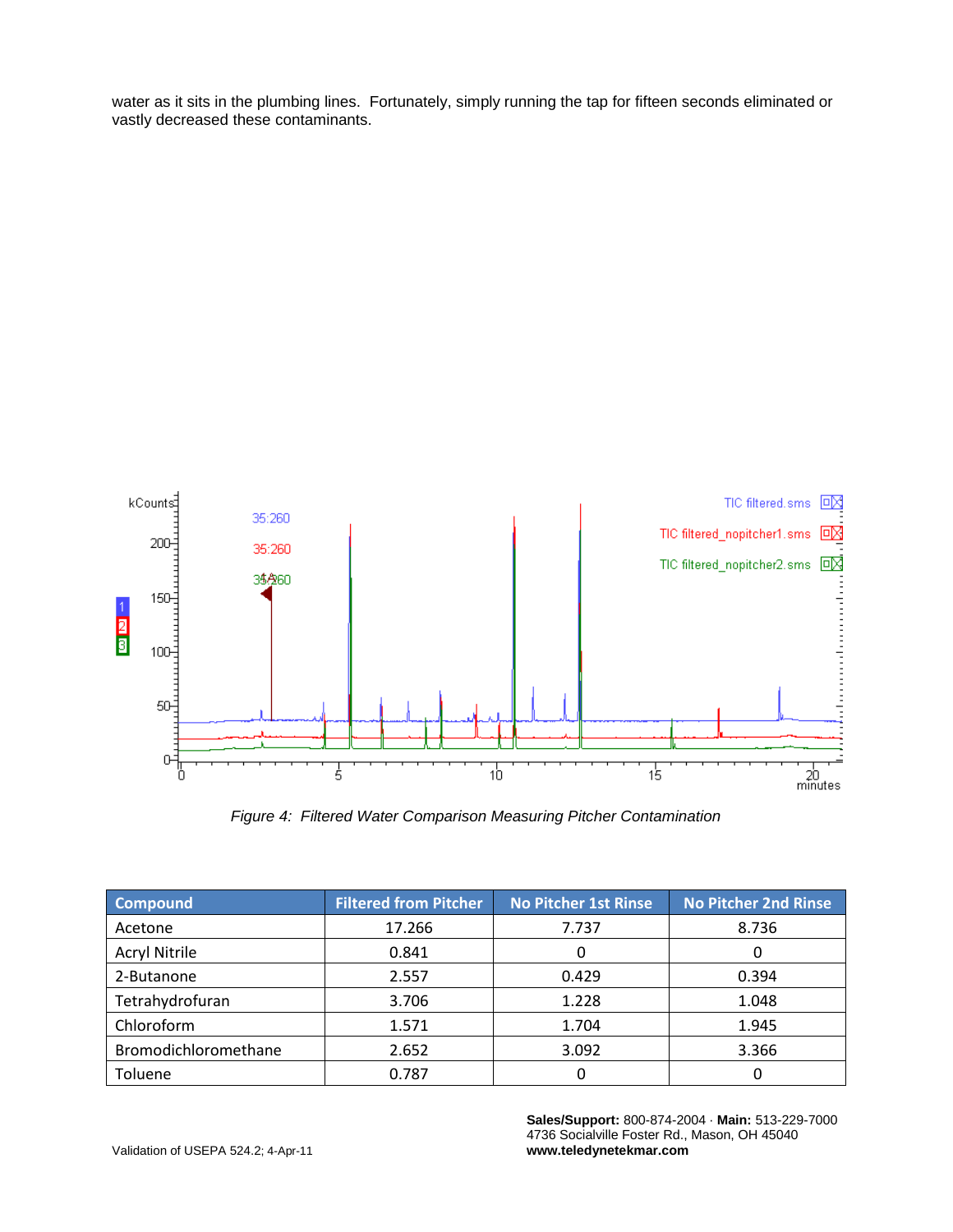| Dibromochloromethane | 4.971 | 6.417 | 7.159 |
|----------------------|-------|-------|-------|
| m,p-Xylene           | 0.373 |       |       |
| o-Xylene             | 0.172 |       |       |
| <b>Bromoform</b>     | 2.998 | 4.988 | 5.292 |
| 1,4-Dichlorobenzene  | 1.471 |       |       |

*Table 3: Results for VOCs in Filtered Water (ppb)*

Filtered water from a pitcher generated the most VOC contaminants. Determining the source of this contamination required isolating the pitcher and filter. Samples from the pitcher were taken, along with samples of water run strictly through the filter into a sample vial. Decreased or lacking concentrations in the filter-only samples showed that these contaminants are likely extracted from the pitcher itself after the water has already been filtered.

## **Conclusions**



*Figure 5: Total Ion Chromatogram of Tap Water*

Due to the impact on public health and safety, accuracy and precision are critical when dealing with drinking water analyses. EPA Method 524.2<sup>1</sup> requires strict performance criteria as a result of the development and advancement of Purge and Trap technology. With regards to these stringent requirements, this study demonstrates the capabilities of the Teledyne Tekmar Stratum PTC and AQUATek 100 Autosampler coupled with a Varian 210-MS system. And even though the FDA does not require the same testing protocol as the EPA, analysis of bottled water samples found little to no VOC contaminants. This study found the greatest source of VOC contaminants to be the byproducts (THMs) associated with disinfecting water with chlorine. Due to the nature of public drinking water systems, tap and filtered tap water were the worst culprits, which is why they require the most stringent testing. Since most bottled water is filtered thoroughly and well water is not disinfected, they contain no THMs. They promote cleaner water and, as far as VOC content is concerned, they deliver on that promise. But is the